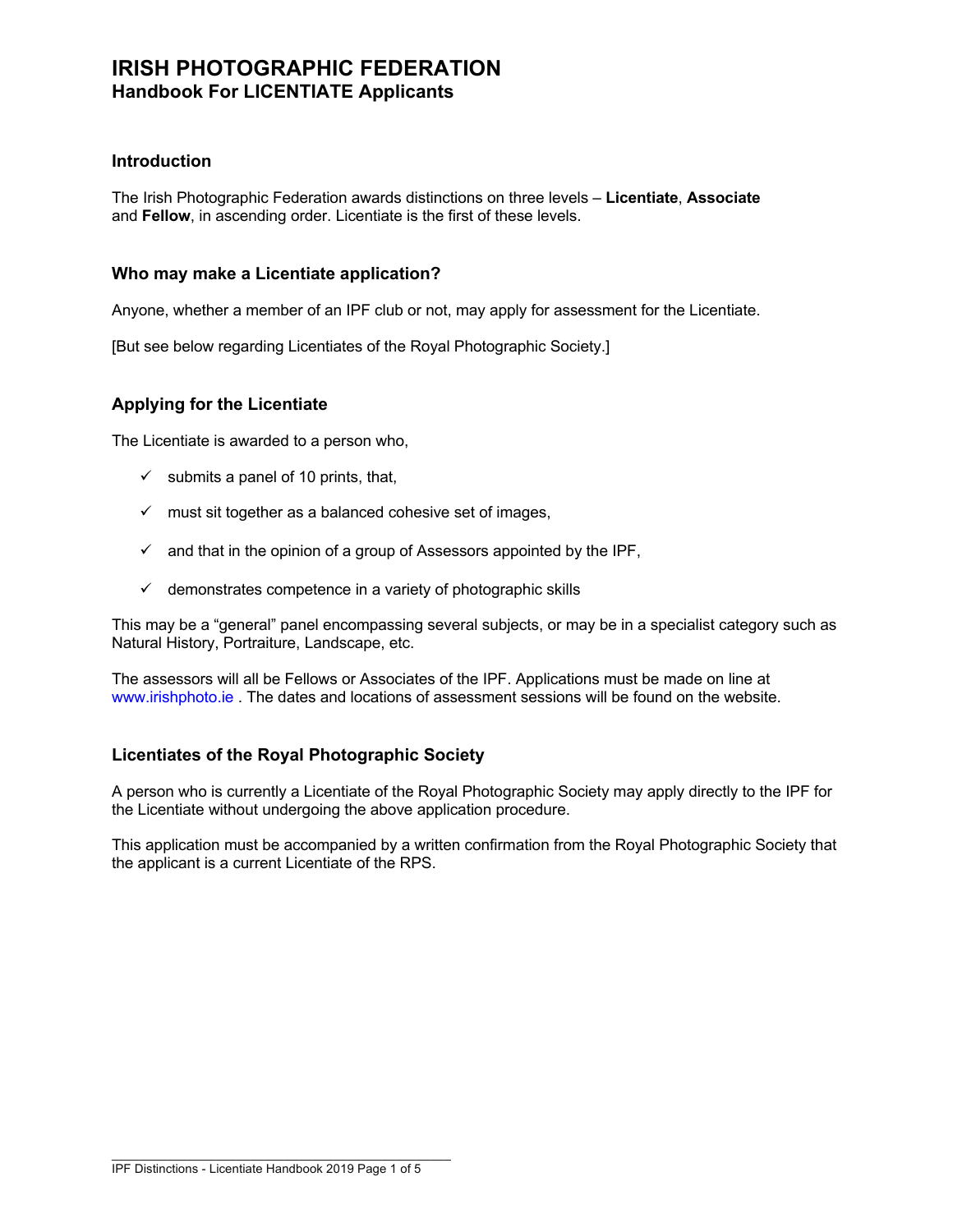## **Making an Application**

The Licentiate application form must be filled online. Go to www.irishphoto.ie - Distinctions – Licentiate (LIPF). Please fill in all the information prompted by the form, which will include:-

- $\checkmark$  the version of your name you wish to have on your Licentiate certificate
- $\checkmark$  the subject matter of your panel (if other than general)
- $\checkmark$  which session you wish to apply for.(an applicant may make only one Licentiate submission at a time, and for only one session date at a time)
- $\checkmark$  if you are a member of an IPF-Affiliated club, the name of the club official who will confirm that you are an active member of that club (Chairperson, Secretary, Treasurer).

The application fee for an Licentiate distinction assessment is  $\epsilon$ 60 for a member of a registered club in good standing with the IPF. Non-member applications are €80.

The fee may be paid through the application form using PayPal, or by cheque/money order/postal order to the IPF Treasurer (address will be on the IPF website).

# **Application Quotas**

In order to ensure the highest level of adjudication standards, the IPF sets a maximum of Associate applications for any one session, generally 30 but this may vary.

Please note that cancellations are not allowed.

## **Email Address**

Please ensure that the email address in your application form is correct, as communications sent to you, including acknowledgement of your application, will use the address supplied.

## **Subject Matter**

Licentiate panels are usually "general", but if you wish to put forward a panel on a subject or theme, please specify the subject matter as the IPF will need to ensure that the assessors appointed will have the expertise required for your chosen subject.

To assist applicants, and to provide as much clarification as possible, the IPF publishes guidelines on various topics such as Natural History and Travel photography. These guidelines may be downloaded from www.irishphoto.ie. The guidelines are intended to assist photographers in putting Fellowship panels together and are in addition to, but not a replacement of, the matters outlined in this Handbook.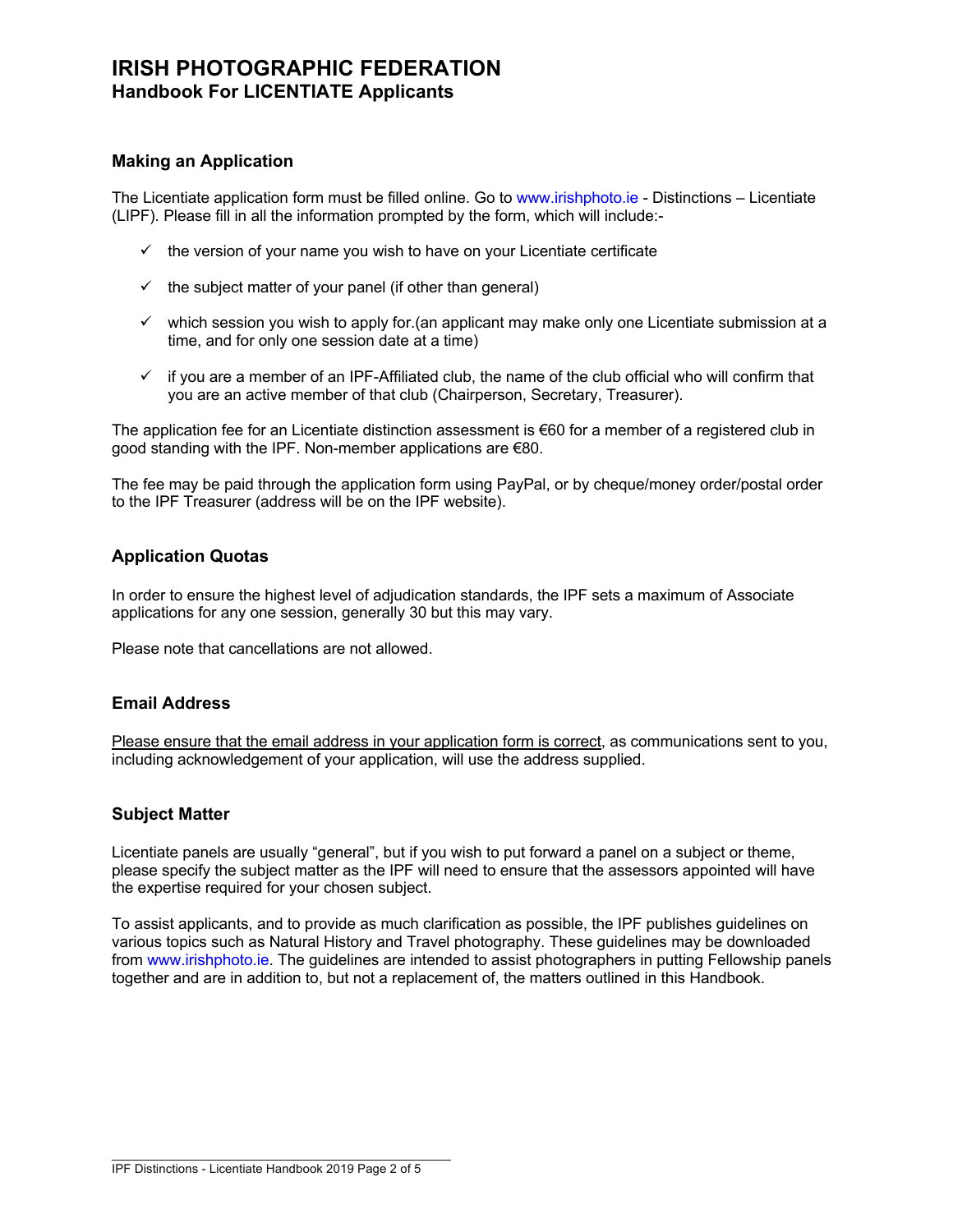## **Preparing for your Licentiate assessment**

Before submitting a panel for assessment, it is best to get advice on your images and how they may make up a successful Licentiate panel. If possible, attend a distinction assessment session or a distinction advisory session.

Show your advisors around 20 un-mounted prints, printed to the size, and paper, you intend for your panel. Print quality will be a vital element of your assessment. Do not rush your application.

## **Putting your panel together:**

The panel will consist of 10 prints, in two rows. It may be entirely a colour panel or a monochrome panel, or may be a combination of colour and monochrome. Where a mixture of colour and mono is used take care that cohesion will not be compromised.

### **Print size:**

Mount size must not exceed 50cm x 40 cm. Within that, print size is a personal choice. Look to present the images to best effect and take care that the prints are not so large as to compromise image quality. Purely as a guide, in or around A4 size would be considered reasonable.

### **Arrangement:**

The prints must be presented together as a cohesive panel in two rows of 5 prints. Where there may be ambiguity, mark the top of the image on the reverse side. Details such as author's name, title, must **not** be shown on the front of the mount. The panel should be accompanied by a thumbnail hanging plan (A4 size is sufficient), and the reverse of each mount should be clearly numbered to match the hanging plan.

## **Presentation:**

Presentation and mounting of prints should be sympathetic with the subject matter. The prints must be mounted. Framed prints will not be accepted. Uniform mounting of the panel, perhaps using white, grey or black card, helps with cohesion.

#### **Category:**

Most Licentiate applications will be in the general/visual arts category, but there is no reason why you should not use a specific subject matter or theme. Either way, candidates should show a variety of work, even within specialist subjects.

#### **Things to Avoid - Some Common Reasons for Failure**

- **■** Images not up to the required standard
- Repetition
- Poor print quality including burnt out highlight areas.
- Lack of sharpness when correct use of sharpness would enhance the image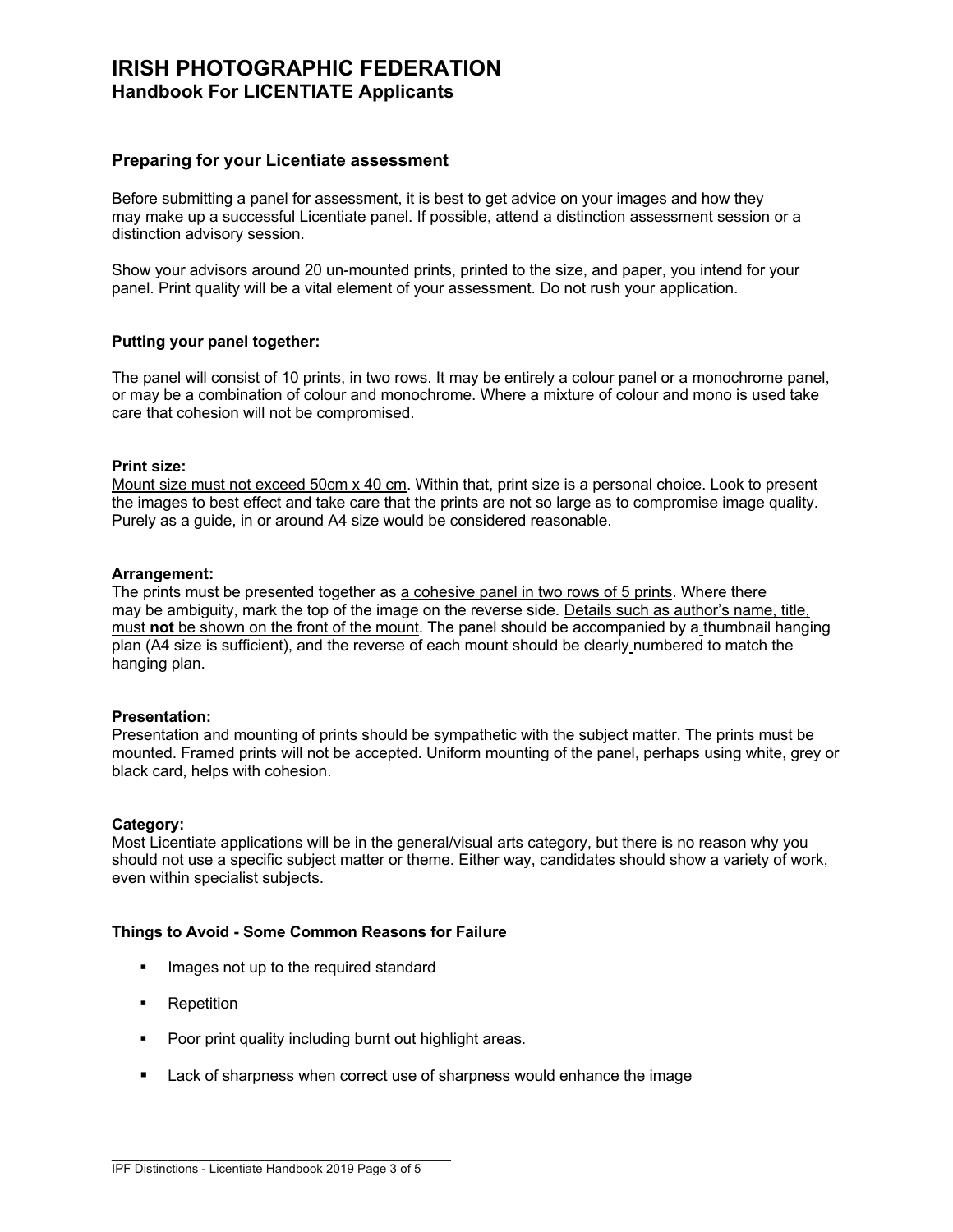## **Distinction Assessment Days**

There are several assessment days each year. Details will be published on the IPF website, including application deadlines, which are generally set six weeks before the assessment date.

Licentiate assessments take place in front of an open audience, which will include other Licentiate candidates and probably candidates for the Fellowship and Associate, and other members of IPF clubs who have come to enjoy the photography on show.

Candidates or their representatives must bring their prints to the session, at a time that will be notified to them, before judging begins. The prints must be taken away after the session.

After all assessing has concluded, including Fellowship and Associate applications, the successful candidates will be presented with certificates and Distinction pins.

## **The Assessing Procedure**

Your Licentiate panel will be put before the assessors in accordance with your hanging plan.

The assessors will consider the panel as whole and examine the individual prints. In some instances, the assessors may re-arrange prints if it is considered that this will help the panel.

Next, the Chair will ask for a show of voting cards by the assessors. This show will not be visible to the audience. In some instances the Chair may ask individual assessors to comment on the panel before taking a final vote.

The majority decision will prevail and if it is "yes" the author's name will be revealed. .

## **Comments by the Assessors:**

In the event of a panel not being successful, to provide guidance to help the applicant succeed on a later occasion, an assessor will give verbal comments on why he/she feels the panel failed, while the remaining assessors will make written comments, which will be enclosed with the unsuccessful prints. The comments of individual assessors may vary from sheet to sheet.

*Please note that assessors will not discuss individual results with applicants on the day*.

## **Confidentiality:**

As far as the assessors are concerned, all assessments are carried out anonymously, and a candidate's name will only be announced if the assessment is successful.

Assessors will not vote on panels by members of their own clubs, or on panels on which they have given specific advice. They will often give the appearance of being engaged in the examination of the panel, so as not to indicate their involvement to the other assessors.

Please note that the canvassing of assessors prior to an assessment session, i.e. assessors who will be voting, may lead to your panel being disqualified